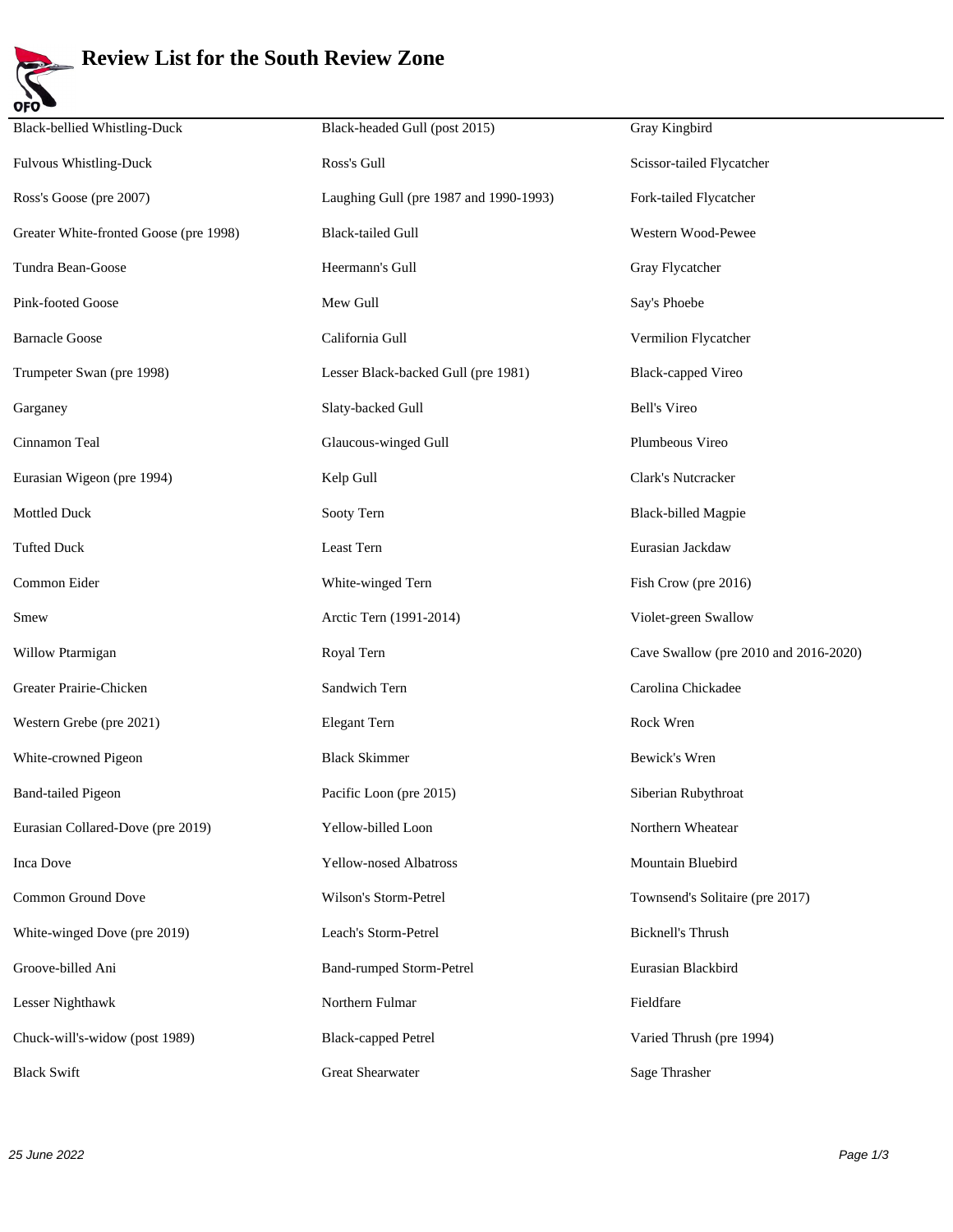

## **Review List for the South Review Zone**

| White-collared Swift             | Manx Shearwater                   | Phainopepla                        |
|----------------------------------|-----------------------------------|------------------------------------|
| <b>Black-chinned Hummingbird</b> | Audubon's Shearwater              | Eurasian Tree Sparrow              |
| Anna's Hummingbird               | Wood Stork                        | White Wagtail                      |
| Costa's Hummingbird              | Magnificent Frigatebird           | <b>Brambling</b>                   |
| Rufous Hummingbird               | <b>Brown Booby</b>                | Gray-crowned Rosy-Finch            |
| Calliope Hummingbird             | Northern Gannet                   | House Finch (pre 1978)             |
| Broad-billed Hummingbird         | Neotropic Cormorant               | Cassin's Finch                     |
| <b>Black Rail</b>                | <b>Great Cormorant</b>            | Lesser Goldfinch                   |
| Purple Gallinule                 | Anhinga                           | Chestnut-collared Longspur         |
| <b>Whooping Crane</b>            | American White Pelican (pre 1994) | Smith's Longspur                   |
| <b>Black-necked Stilt</b>        | <b>Brown Pelican</b>              | Cassin's Sparrow                   |
| American Avocet (pre 2000)       | Little Egret                      | <b>Bachman's Sparrow</b>           |
| American Oystercatcher           | Snowy Egret (1991-1997)           | <b>Black-throated Sparrow</b>      |
| Eurasian Dotterel                | Little Blue Heron                 | Lark Sparrow (pre 2012)            |
| Common Ringed Plover             | <b>Tricolored Heron</b>           | <b>Lark Bunting</b>                |
| Piping Plover (1984-2013)        | Reddish Egret                     | Golden-crowned Sparrow             |
| Lesser Sand-Plover               | Yellow-crowned Night-Heron        | Harris's Sparrow (pre 1998)        |
| Wilson's Plover                  | White Ibis                        | Henslow's Sparrow (1993-2020)      |
| Snowy Plover                     | Glossy Ibis (pre 2017)            | Green-tailed Towhee                |
| Eskimo Curlew                    | White-faced Ibis                  | Spotted Towhee                     |
| Long-billed Curlew               | Roseate Spoonbill                 | Hooded Oriole                      |
| Slender-billed Curlew            | Black Vulture (pre 2012)          | <b>Bullock's Oriole</b>            |
| <b>Black-tailed Godwit</b>       | Swallow-tailed Kite               | Scott's Oriole                     |
| Ruff (2014-2020)                 | Mississippi Kite (pre 2021)       | Great-tailed Grackle               |
| Sharp-tailed Sandpiper           | Swainson's Hawk (pre 2018)        | Swainson's Warbler                 |
| Curlew Sandpiper                 | Ferruginous Hawk                  | Virginia's Warbler                 |
| Little Stint                     | Barn Owl (post 1990)              | Kirtland's Warbler (pre 2017)      |
| Western Sandpiper (2017-2020)    | <b>Burrowing Owl</b>              | Yellow-throated Warbler (pre 1994) |